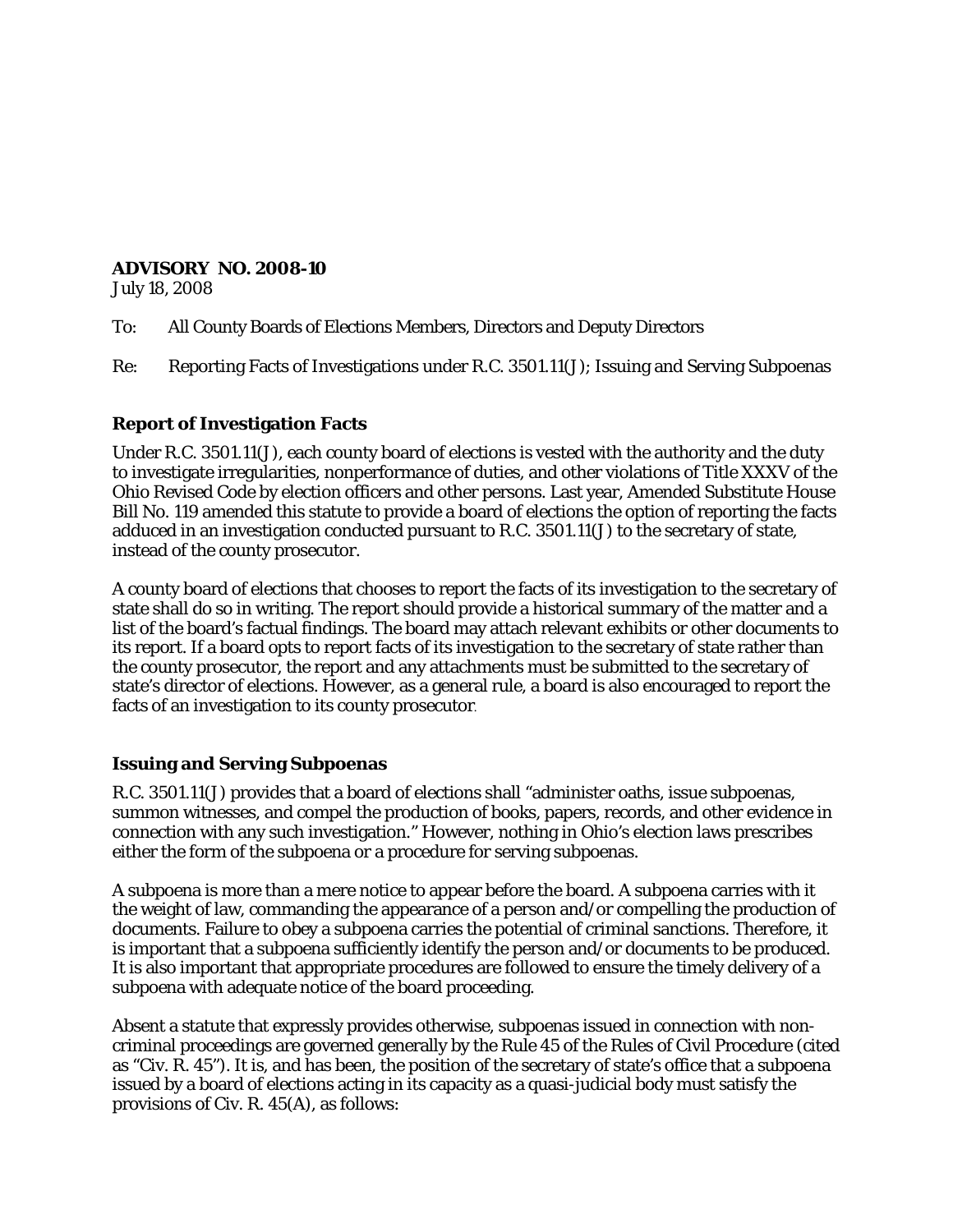## **(A) Form; issuance; notice**

(1) Every subpoena shall do all of the following:

(a) state the name of the [board of elections, when it is acting in a quasijudicial capacity] from which it is issued, the title of the action, and the case number;

(b) command each person to whom it is directed, at a time and place specified in the subpoena, to:

(i) attend and give testimony at a trial, hearing, or deposition;

(ii) produce documents or tangible things at a trial, hearing, or deposition;

(iii) produce and permit inspection and copying of any designated documents that are in the possession, custody, or control of the person;

(iv) produce and permit inspection and copying, testing, or sampling of any tangible things that are in the possession, custody, or control of the person; or

(v) permit entry upon designated land or other property that is in the possession or control of the person for the purposes described in [Civ. R.](http://web2.westlaw.com/find/default.wl?vc=0&rp=%2ffind%2fdefault.wl&DB=1000279&DocName=OHSTRCPR34&FindType=L&AP=&fn=_top&utid=%7b72EE26E9-F191-4038-B40C-37BBC3C52645%7d&rs=WLW8.05&mt=Ohio&vr=2.0&sv=Split)   $34(A)(3)$ .

(c) set forth the text of divisions (C) and (D) of this rule.

A command to produce and permit inspection may be joined with a command to attend and give testimony, or may be issued separately.

A subpoena may not be used to obtain the attendance of a party or the production of documents by a party in discovery. Rather, a party's attendance at a deposition may be obtained only by notice under [Civ. R. 30,](http://web2.westlaw.com/find/default.wl?vc=0&rp=%2ffind%2fdefault.wl&DB=1000279&DocName=OHSTRCPR30&FindType=L&AP=&fn=_top&utid=%7b72EE26E9-F191-4038-B40C-37BBC3C52645%7d&rs=WLW8.05&mt=Ohio&vr=2.0&sv=Split) and documents may be obtained from a party in discovery only pursuant to [Civ. R. 34.](http://web2.westlaw.com/find/default.wl?vc=0&rp=%2ffind%2fdefault.wl&DB=1000279&DocName=OHSTRCPR34&FindType=L&AP=&fn=_top&utid=%7b72EE26E9-F191-4038-B40C-37BBC3C52645%7d&rs=WLW8.05&mt=Ohio&vr=2.0&sv=Split)

(2) The clerk [in the case of the board of elections, the director and deputy director jointly] shall issue a subpoena, signed, but otherwise in blank, to a party requesting it, who shall complete it before service. An attorney who has filed an appearance on behalf of a party in an action may also sign and issue a subpoena on behalf of the [the board of elections, when it is acting in a quasi-judicial capacity] in which the action is pending.

(3) A party on whose behalf a subpoena is issued under division  $(A)(1)(b)(ii)$ , (iii), (iv), or (v) of this rule shall serve prompt written notice, including a copy of the subpoena, on all other parties as provided in [Civ. R. 5.](http://web2.westlaw.com/find/default.wl?vc=0&rp=%2ffind%2fdefault.wl&DB=1000279&DocName=OHSTRCPR5&FindType=L&AP=&fn=_top&utid=%7b72EE26E9-F191-4038-B40C-37BBC3C52645%7d&rs=WLW8.05&mt=Ohio&vr=2.0&sv=Split) If the issuing attorney modifies a subpoena issued under division  $(A)(1)(b)(ii)$ , (iii), (iv), or (v) of this rule in any way, the issuing attorney shall give prompt written notice of the modification, including a copy of the subpoena as modified, to all other parties.

Under Civ. R. 45, your board of elections will need to have a subpoena form available for its own use and for use by attorneys who request them for matters before the board in its quasi-judicial capacity. Your prosecutor may assist in the development of a subpoena form if you do not have one already. It will likely be based on or similar to what your county court of common pleas uses for subpoenas in its own matters.